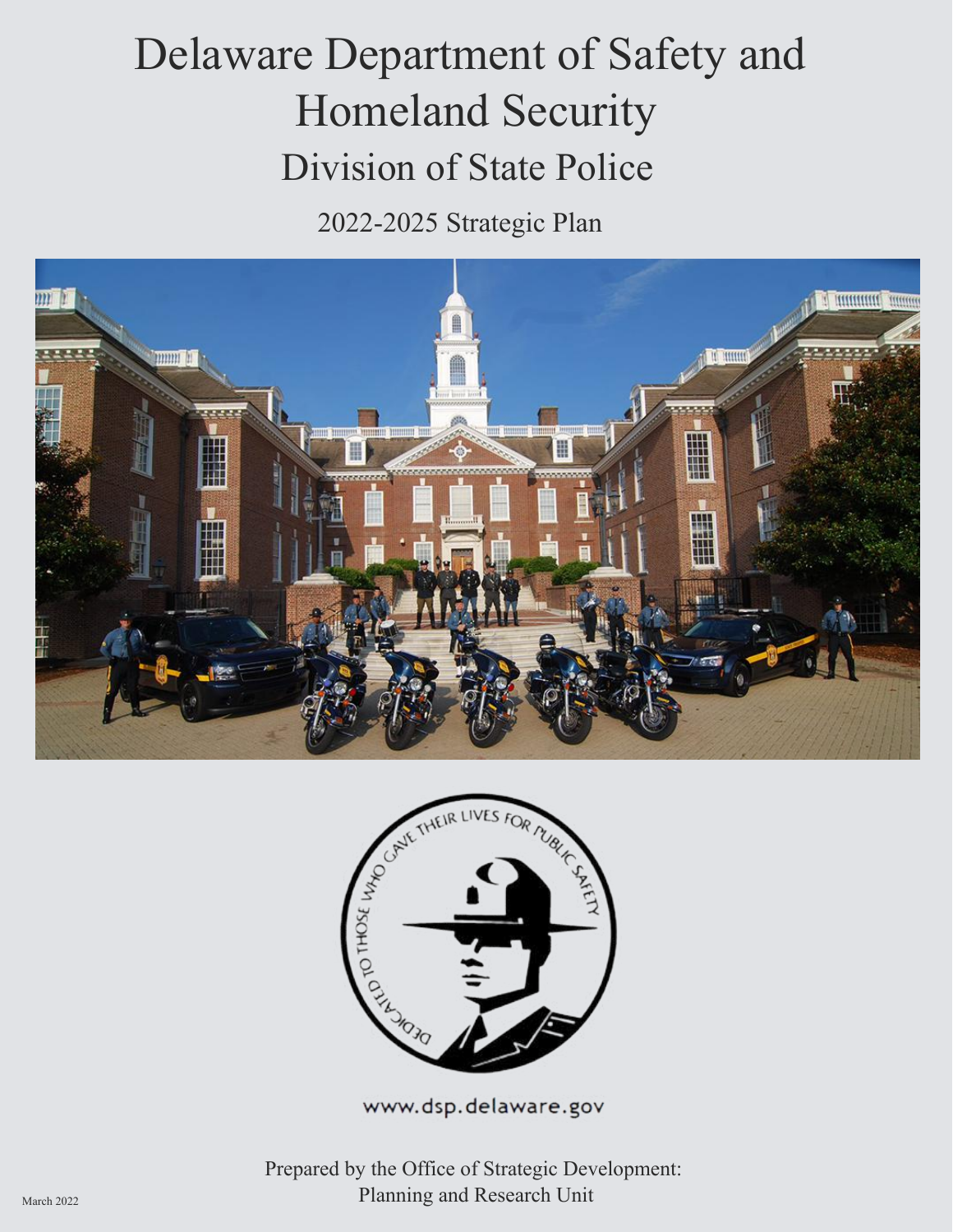# Table of Contents

| A Message from the Superintendent                   |                |  |
|-----------------------------------------------------|----------------|--|
| Planning our Strategies for the Future              | $\overline{4}$ |  |
| A Historical View of the Delaware State Police      | 5              |  |
| Mission Statement, Vision Statement and Core Values | 6              |  |
| <b>Organizational Structure</b>                     | $\overline{7}$ |  |
| <b>Citizen Satisfaction Survey Results</b>          | 8              |  |
| <b>Evaluating Current Staffing Levels</b>           | $9 - 10$       |  |
| <b>Population Trends</b>                            | 11             |  |
| <b>Calls for Service</b>                            | 12             |  |
| Capital Improvements and Equipment Needs            | $13 - 14$      |  |
| <b>Strategic Plan Goals</b>                         | $15 - 19$      |  |
| In Conclusion                                       | 20             |  |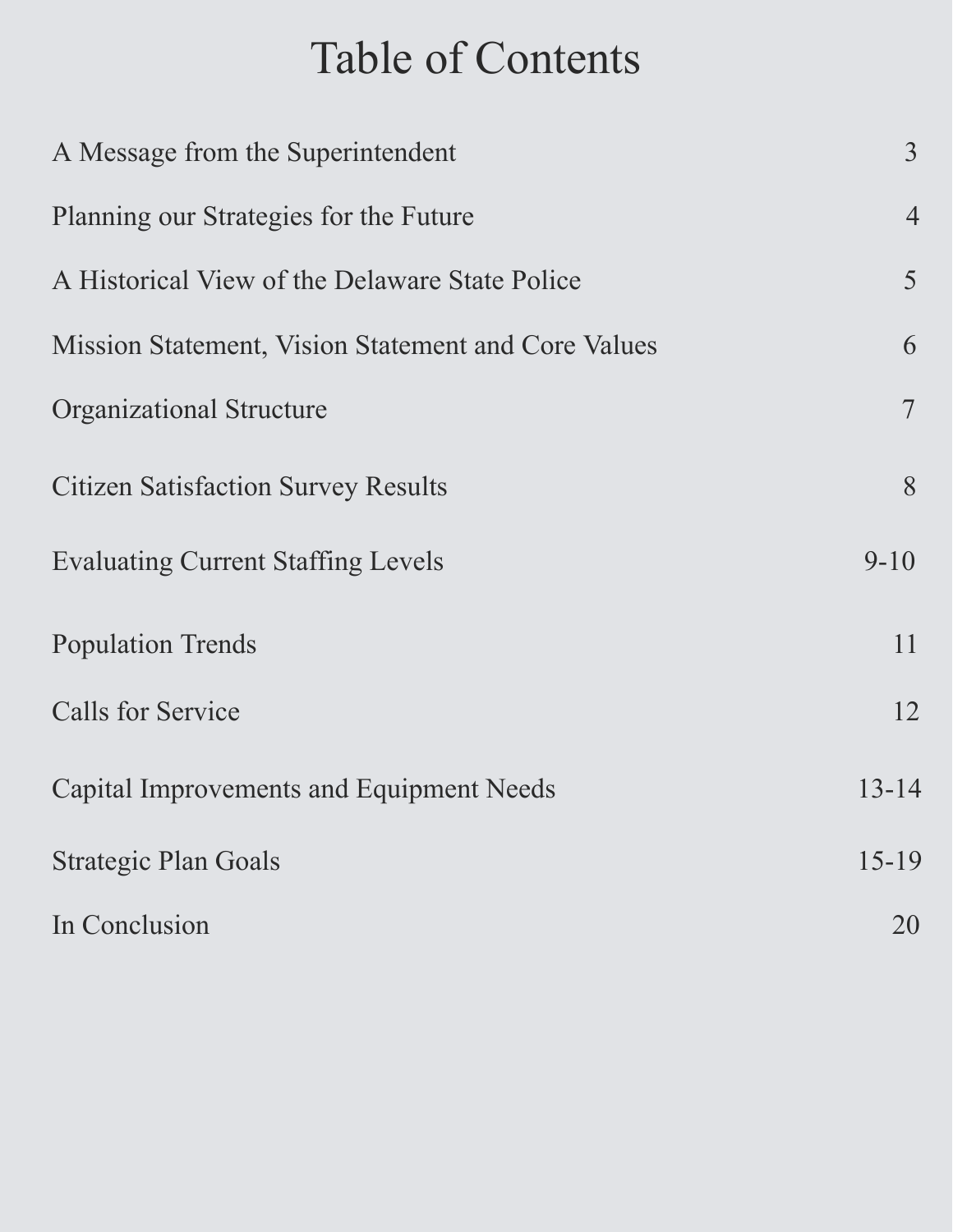#### A Message from the Superintendent



It gives me great pleasure to present the Division of State Police's 2022-2025 Strategic Plan for your review. As the women and men of the Delaware State Police find themselves on the verge of officially celebrating our agency's  $100^{th}$  year of service to the citizens of the First State in 2023 we collectively strive to demonstrate that we are worthy of serving as Delaware's Finest! As our agency proudly positions itself to enter our second century of compassionate and professional law enforcement service we fully understand the importance of not only establishing, but of also executing a strong vision for the future.

Our agency has technically been in existence for over 100 years as the 'State Highway Police' predates the State Police. As such, our agency's 'history' of strategic planning dates back over 100 years. The men who were entrusted with leading this agency in the early 1920's realized then that the overall scope of the agency's work needed to move from the highway patrol function of that time to what we live 'present day' as a 'fullservice' police agency. Today, the women and men of the Delaware State Police are capable of protecting from land, air, and sea, are adept in providing all forms of modern law enforcement services and much, much more.

As we collectively maintain focus on our four overarching goals of Crime Reduction, Traffic Safety, Organizational Development and Management and Community Engagement we must, and will, approach these goals with open minds and a willingness to improve upon everything we have done to this point in our history. This Strategic Plan serves as a framework to forward these goals but also requires an element of adaptability that we are also committed to.

While much of what occurs within the law enforcement profession is inherently reactive, our agency firmly believes that we have an obligation to our personnel, our stakeholders and the people we serve, to proactively plan for anticipated changes within the profession and generally throughout society. That planning is organic, requiring constant assessment, and ultimately requires an agency that is willing to pivot when necessary. That willingness is infused in our approach to this Strategic Plan. This Plan was developed following robust discussion and input across the agency, evaluation of regional and national trends, and an honest assessment of where our agency is and where we believe it needs to be in four years.

I am confident that the personnel I am honored to command will embrace this Strategic Pan and will work to ensure that it is meaningfully implemented. The end result of their efforts will amount to a safeguarding of the 'Delaware Way of Life' for all citizens and visitors to our Great State!

Sincerely,

Colonel Melissa A. Zebley, Superintendent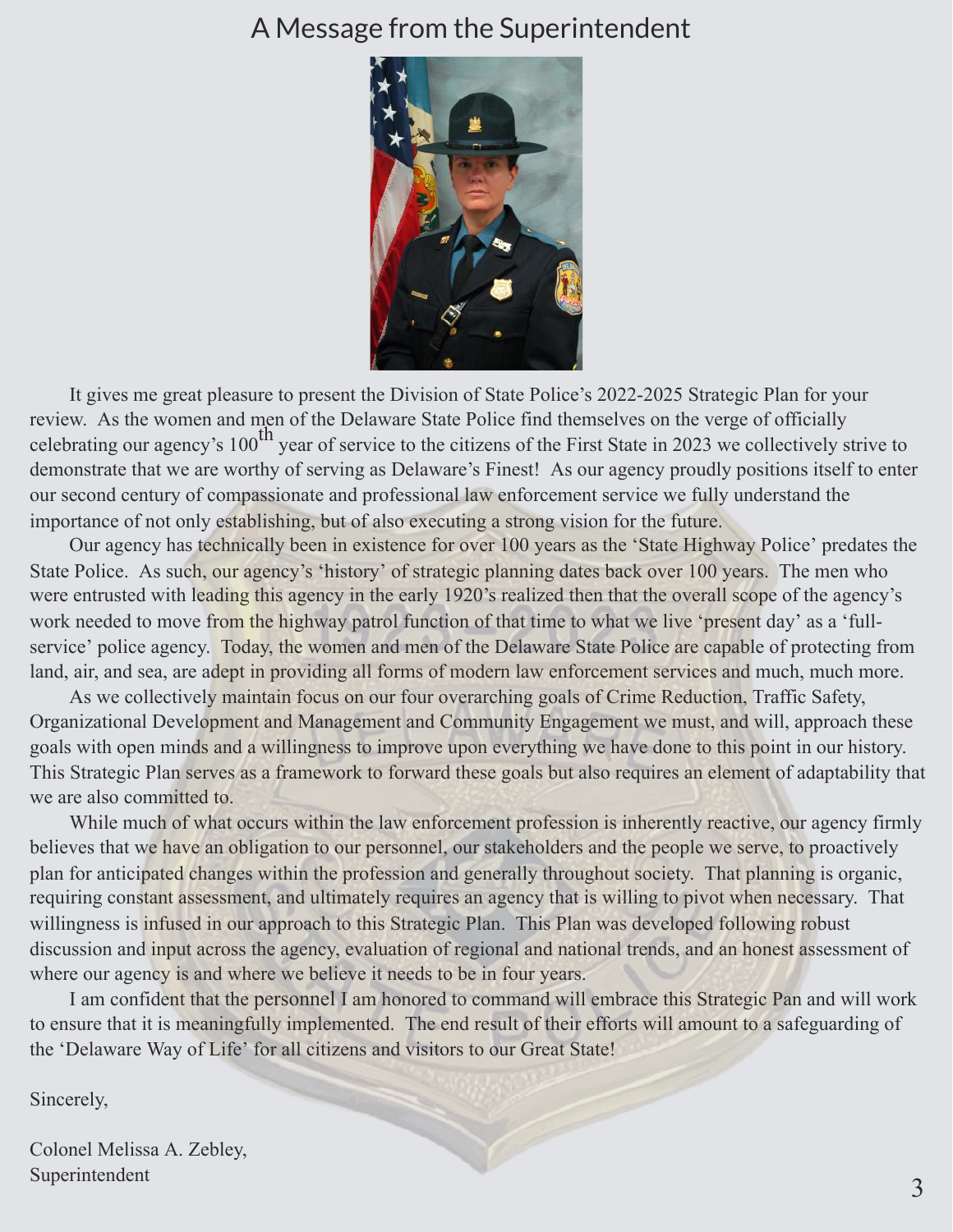# Planning Our Strategies For The Future

As our Division enters the next four years, we must identify our long term goals. In order to achieve these goals, we have embraced the Strategic Planning Process. This Strategic Plan will serve as a roadmap for how these goals or visions will be attained.



**Determine Current Position-**Evaluate current environment and

identify issues. Analyze strengths, weaknesses, opportunities and threats.



**Prioritize Objectives-**Embracing our Mission Statement, Vision Statement, and Core Values. Where do we see ourselves in several years and what do we need to succeed? Determine objectives and develop goals.



**Build a Plan-** determining the approach necessary to attain our objectives.



**Implement and Manage Plan-Publicize goals and strategies to the** Division. Provide training, establish responsibilities, and a calendar to track progress and



**Review and Revise-**continuously meet to discuss any changes. Evaluate any new priorities and adapt as needed.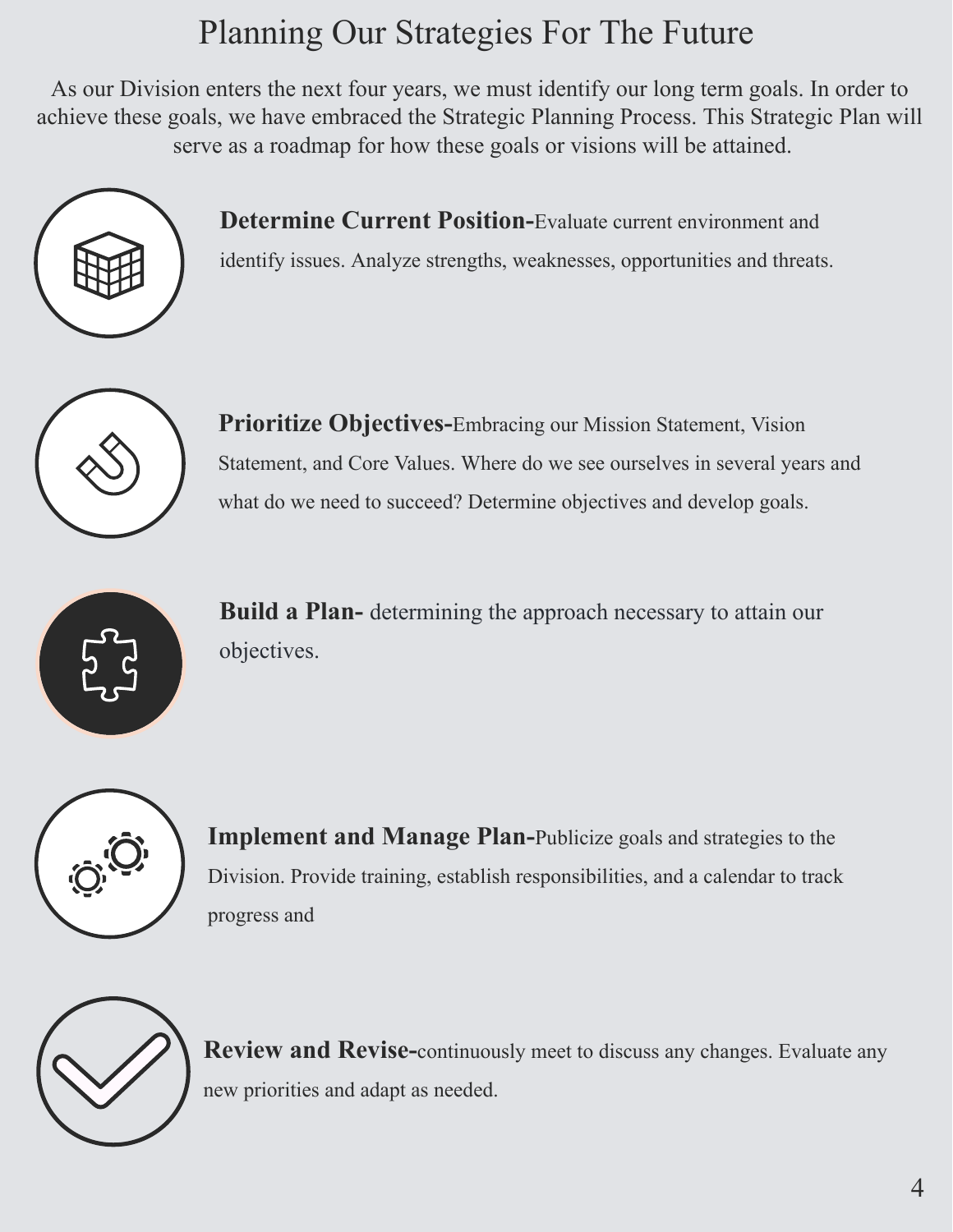# A Historical View of the Delaware State Police

The Delaware State Police is a Division of the Department of Safety and Homeland Security, and is comprised of 718 Troopers and 216 Civilians bound by a singular mission statement. These women and men are tasked with upholding the law and providing police services to citizens and visitors throughout Delaware's 1,982 square miles. The Delaware State Police proudly serves a full-time population of more than 992,035 citizens (2020 Delaware Population Consortium) and approximately 9.2 million annual visitors.

Established in 1921 as the "State Highway Department", the legislature enacted laws to "appoint traffic officers whose primary duties shall be to compel the enforcement of all laws relating to the weight, speed and operation of vehicles on the public highways in this State". Ultimately becoming the State Police in 1923, we are the primary law-enforcement agency within the State. The Division serves as a "full-service" police department investigating everything from car crashes to homicides and everything in-between.

The State Police is led by a Superintendent who is appointed by the Governor and holds the rank of Colonel. With the assistance of her or his Executive Staff, the Colonel continuously works toward ensuring the Division is constantly moving forward, preparing to meet Delaware's future public safety needs.

To fulfill the mission of the State Police, Troopers are assigned throughout the state at various patrol and administrative facilities primarily delivering police or investigative services. The most visible of these functions is the Patrol Trooper providing round the clock police presence and responding to 911 calls for service. There are eight patrol troops strategically located though out the state designed to support the Patrol Trooper and meet the needs of the community. Each patrol troop is commanded by a Captain, and two Lieutenants who supervise four Sergeants. The Sergeants are responsible for the day to day supervision of the patrol force, ensuring adequate and impactful coverage is provided 24/7.

Each of Delaware's three counties contains a Criminal Investigative Unit (CIU) consisting of specially trained and experienced troopers responsible for major criminal investigations, evidence collection, and other support services. In addition to Patrol Troopers and Detectives, we have Troopers assigned to various special units (page 8).





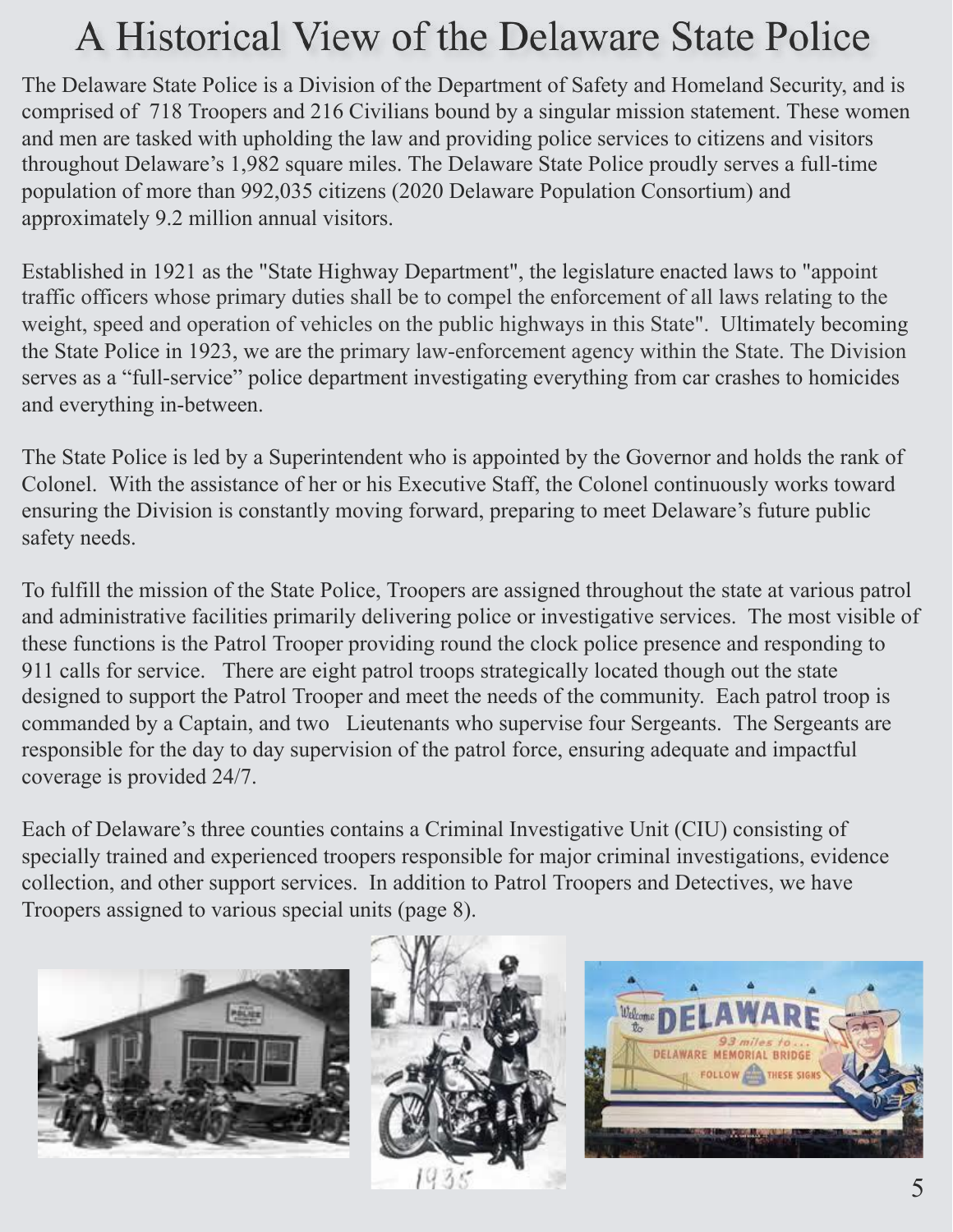#### **Mission Statement**

The mission of the Delaware State Police is to enhance the quality of life for all Delaware citizens and visitors by providing professional, competent and compassionate law enforcement services.

#### **Vision Statement**

Our reputation for excellence, fairness, and professionalism in all aspects of policing has made us one of the top law enforcement agencies in the Nation. All citizens and visitors to the State of Delaware that come into contact with a Trooper or employee of our agency can expect to receive no less than the best service and treatment possible. We, the men and women of the Delaware State Police will accept nothing less.

#### **Core Values**

- We serve with **HONOR**, as we are entrusted with awesome responsibility.
- We maintain our **INTEGRITY,** doing the right thing because it is right.
- We are guided by **COURAGE** in our actions and in our deeds.
- We hold our **LOYALTY** to those whom we serve to be a sacred trust.
- We maintain our positive **ATTITUDE** in our commitment to public safety.
- We embrace **DISCIPLINE** and self control as our overriding guide.
- We have sworn to provide selfless **SERVICE** to our community.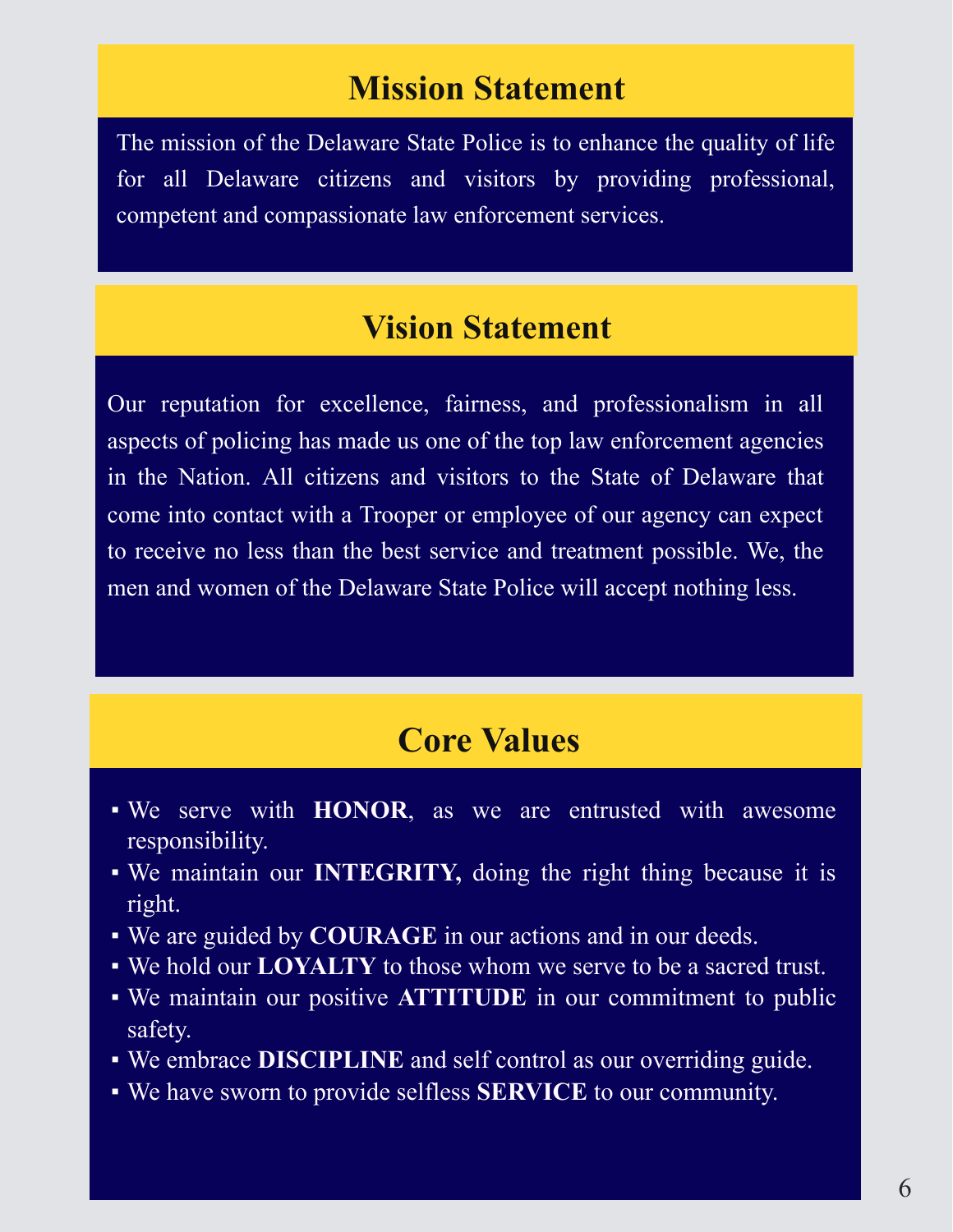### Organizational Structure

Backing the efforts of our operations personnel are the Troopers and Civilians assigned to various support units.

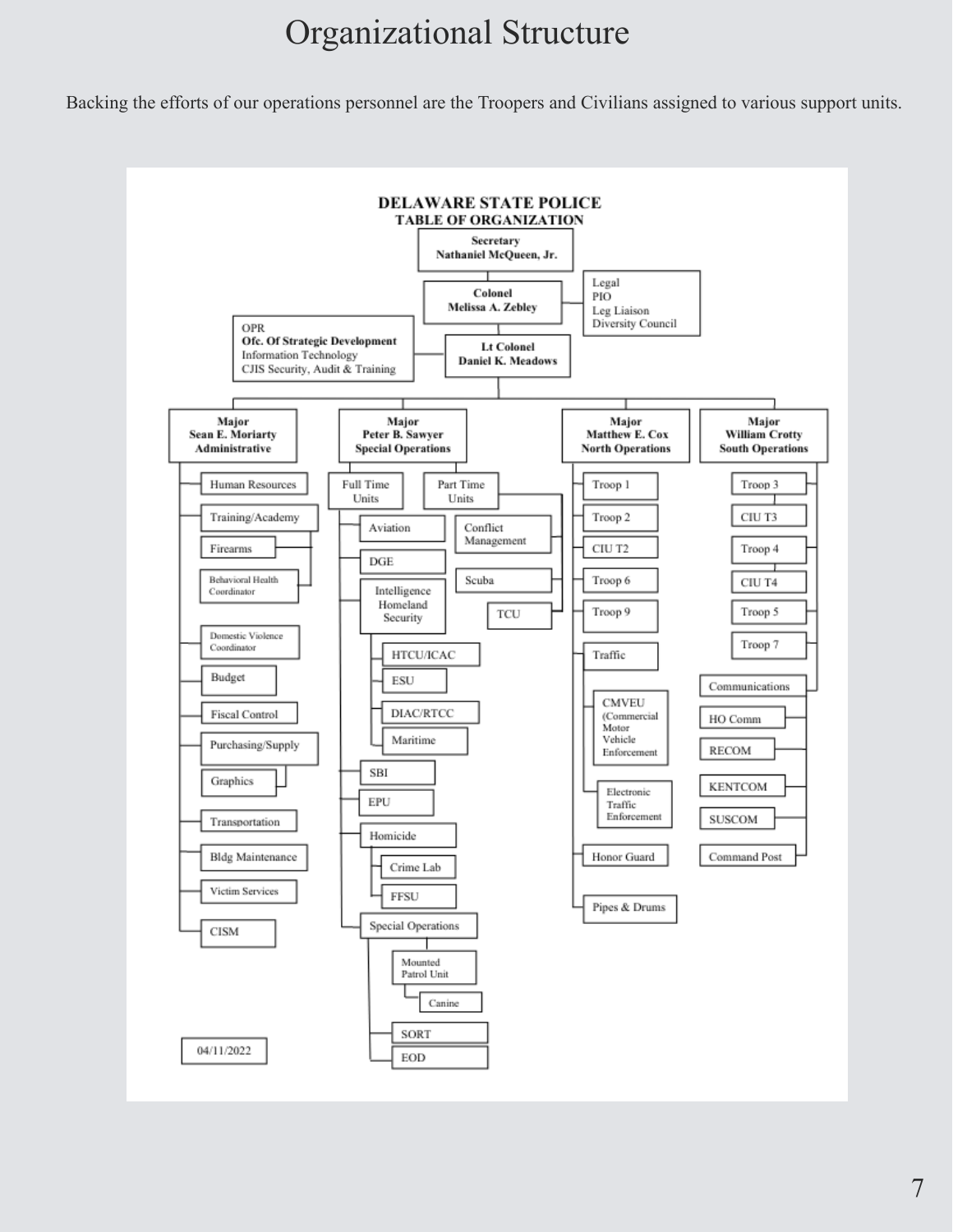### Citizen Satisfaction Survey Results

The Delaware State Police constantly strives to improve our service while fulfilling our mission statement: "Enhancing the quality of life for all Delaware citizens and visitors by providing professional, competent, and compassionate law enforcement services".

An important component of this involves soliciting feedback from those whom we serve. Our Citizen Satisfaction Survey was first made available July 11th, 2011. Links to the survey are found on the DSP website and on announcements from our Public Information Office. Signage is also posted in English and Spanish within all DSP Facilities. Also, requests to participate in our survey appear on all LEISS Report Victim Copies and E-Crash Information Exchange Forms. English and Spanish language versions are offered. A total of fifteen survey questions were created to measure feedback. Specific areas covered include:

- Overall DSP performance
- Competence of DSP Troopers & Civilian employees
- Troopers' attitudes and behavior toward citizens
- Community safety and security concerns
- Suggestions for improvement

After collecting the results, an annual report is submitted to the Colonel and Executive Staff. In 2021, the majority of those surveyed report being satisfied with our performance. Overall, 75% of survey participants rated their experience as excellent or above average. The type of feedback received by this survey is important. It serves as a valuable tool to track our progress and adapt to the community we serve.

**2021 Overall Quality of Service**

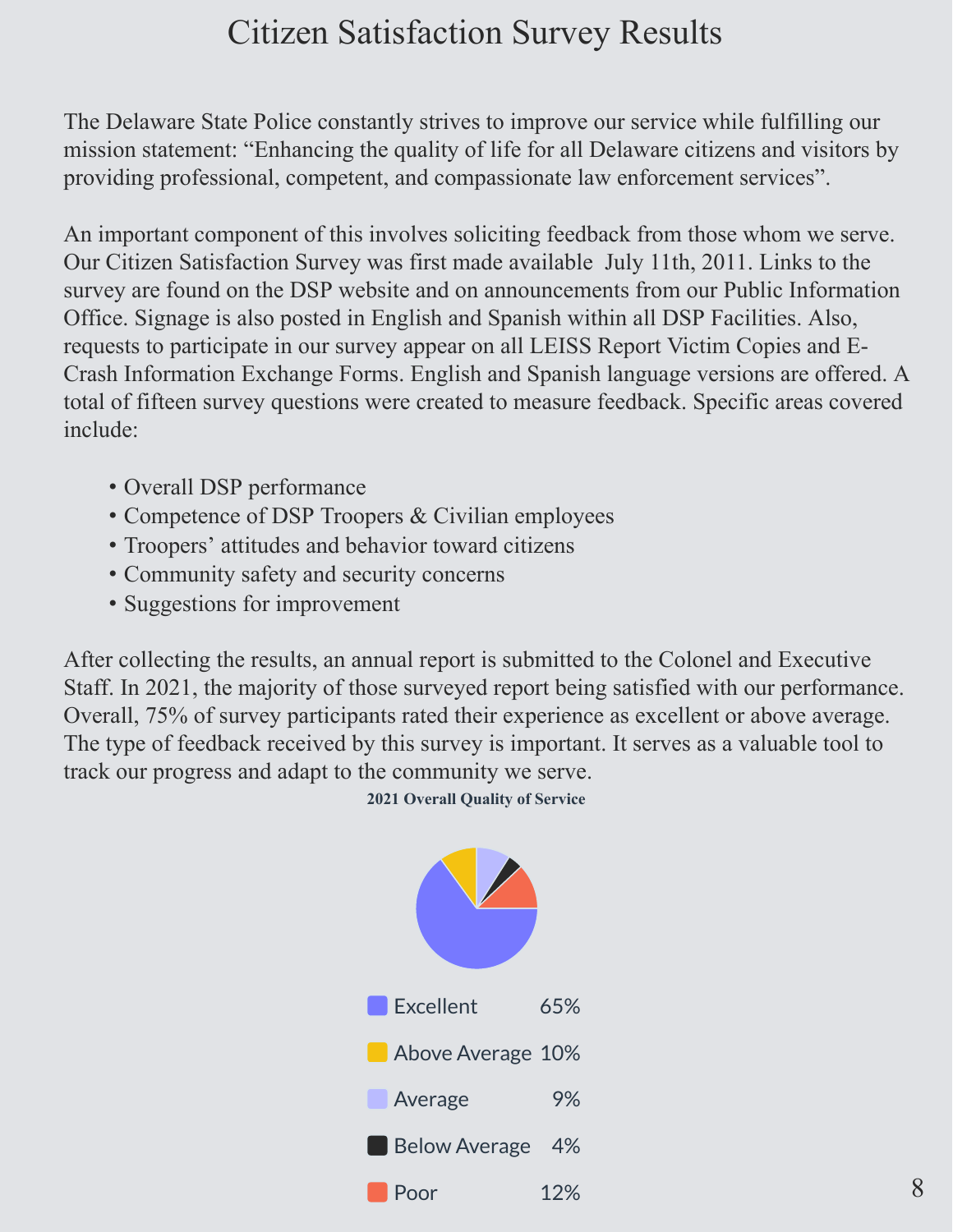## Evaluating Current Staffing Levels

As of March 2022, there are 718 Troopers on the payroll. Included are 21 Troopers currently on Terminal Leave, pending their retirements with a service pension. Approximately 49% are assigned to patrol duties while the remaining 51% are assigned to various investigative and support positions.

The 350 assigned to patrol are divided among each of our eight Troops. Considering shift work, one-fourth (*approximately 87*) are on duty at any given time. However, the actual number is, in actuality, somewhat lower. Each shift can be expected to manage vacations, mandatory training, sick time, or FMLA. These events would impact day to day staffing levels.

Each county also has a Troop that houses Detectives. These are located at Troop 2 (New Castle County), Troop 3 (Kent County), and Troop 4 (Sussex County). There are currently 161 Detectives assigned to these three Troops. Primary areas of focus include Youth Aid, Financial, Burglary, Robbery, and Major Crimes investigations. The remaining 207 Troopers are assigned to Headquarters and Support Staff (*listed on page 8*). With few exceptions, their operational responsibilities have an effect throughout the state, irrespective of where their office may be physically located. (NOTE: Because Troop 9 is responsible for southern New Castle County and northern Kent County, the 37 assigned Troopers were divided between the two counties for the purposes of this report).

Our attrition rate, which is in part predictable due to mandatory retirement age, is anticipated to remain at approximately 25 Troopers per year. As of March 2022, 27% of the 718 Troopers actively on the Division's payroll are eligible for immediate retirement.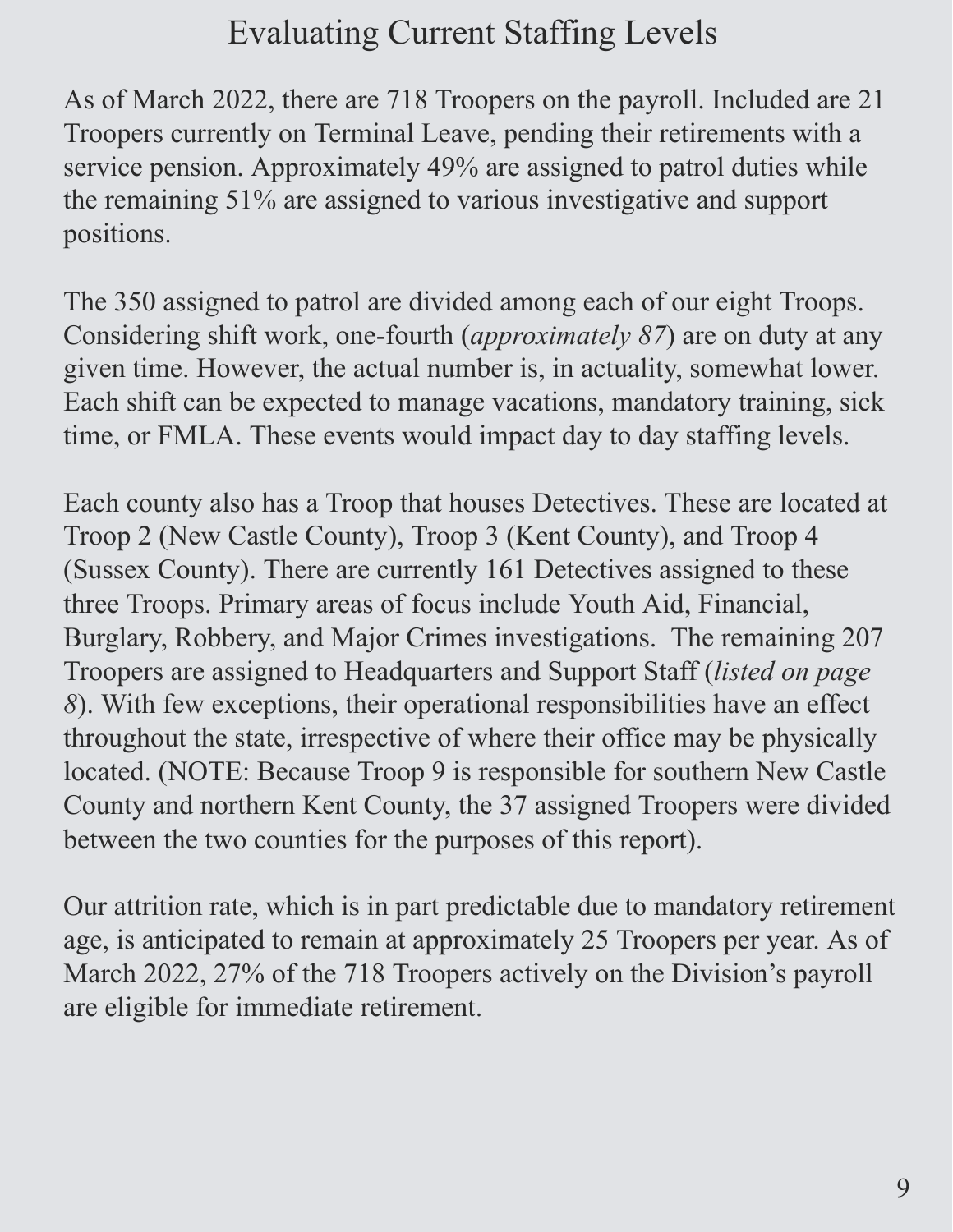### Evaluating Current Staffing Levels (continued)



**Criminal Investigative Unit**



**Patrol Staffing**



\*Patrol staffing for Troop 9 has been split between New Castle and Kent Counties since this Troop services areas in both counties.\*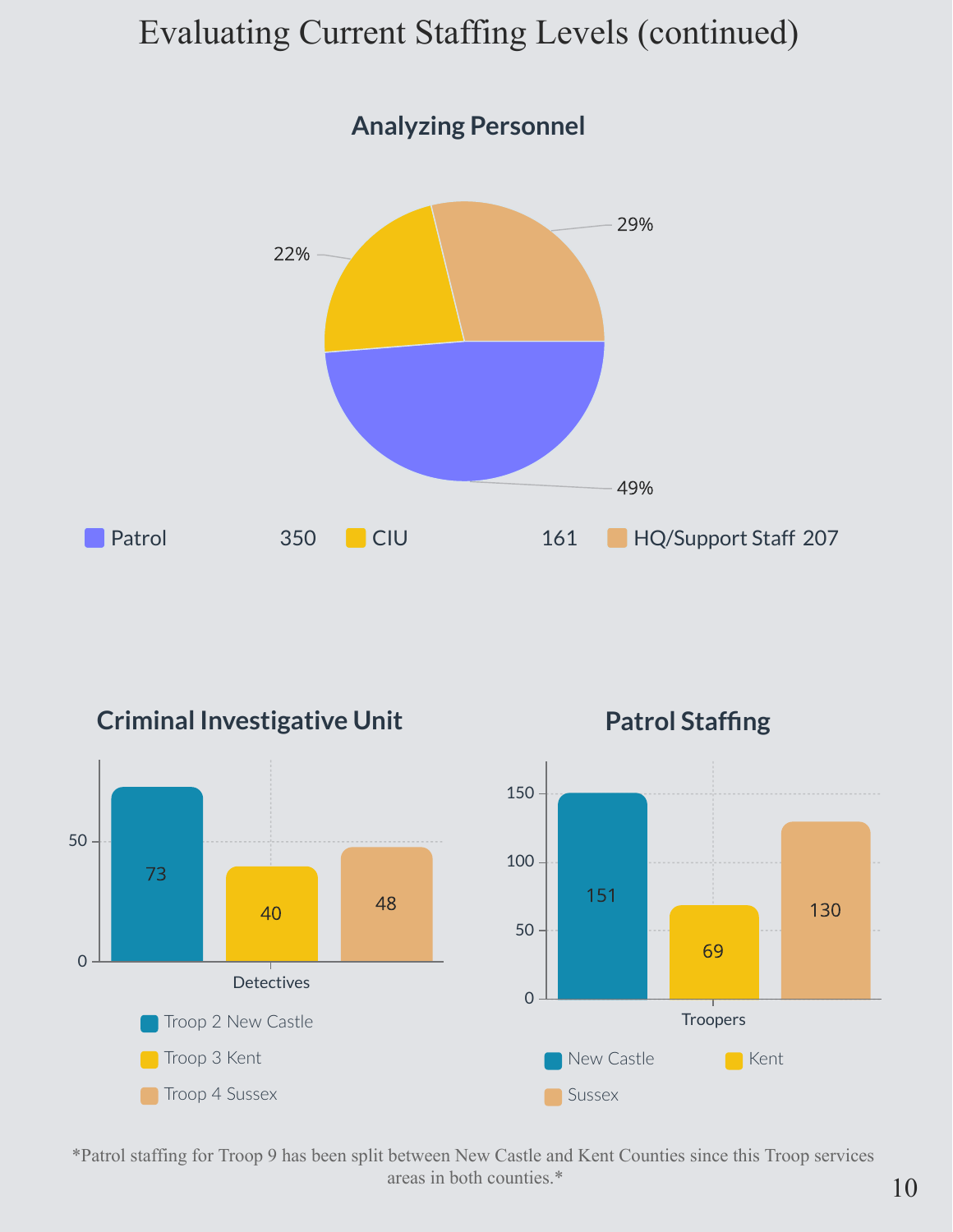## Population Trends

The Delaware Population Consortium published their most recent projections in October 2021. 2020 data indicates that Delaware's population at that time was at 992,035. Between 2020 and 2025, they project an increase of 26,438 residents, which represents a 2.7% overall increase in population. Sussex County is forecasted to see the largest increase, which in part will drive allocation of staffing.

While the ratio of Troopers to residents in New Castle County may appear low, this is because the law enforcement community in New Castle County differs from that in Kent and Sussex. Troopers assigned to New Castle County share their responsibilities with approximately 700 sworn Police Officers in New Castle County.



| <b>COUNTY</b>        | <b>POPULATION</b> | <b>TROOPERS</b> | <b>TROOPERS PER RESIDENTS</b> |
|----------------------|-------------------|-----------------|-------------------------------|
| <b>New</b><br>Castle | 571,058           | 224             | 1:2459                        |
| Kent                 | 182.481           | 109             | 1:1674                        |
| <b>Sussex</b>        | 238,496           | 178             | 1:1339                        |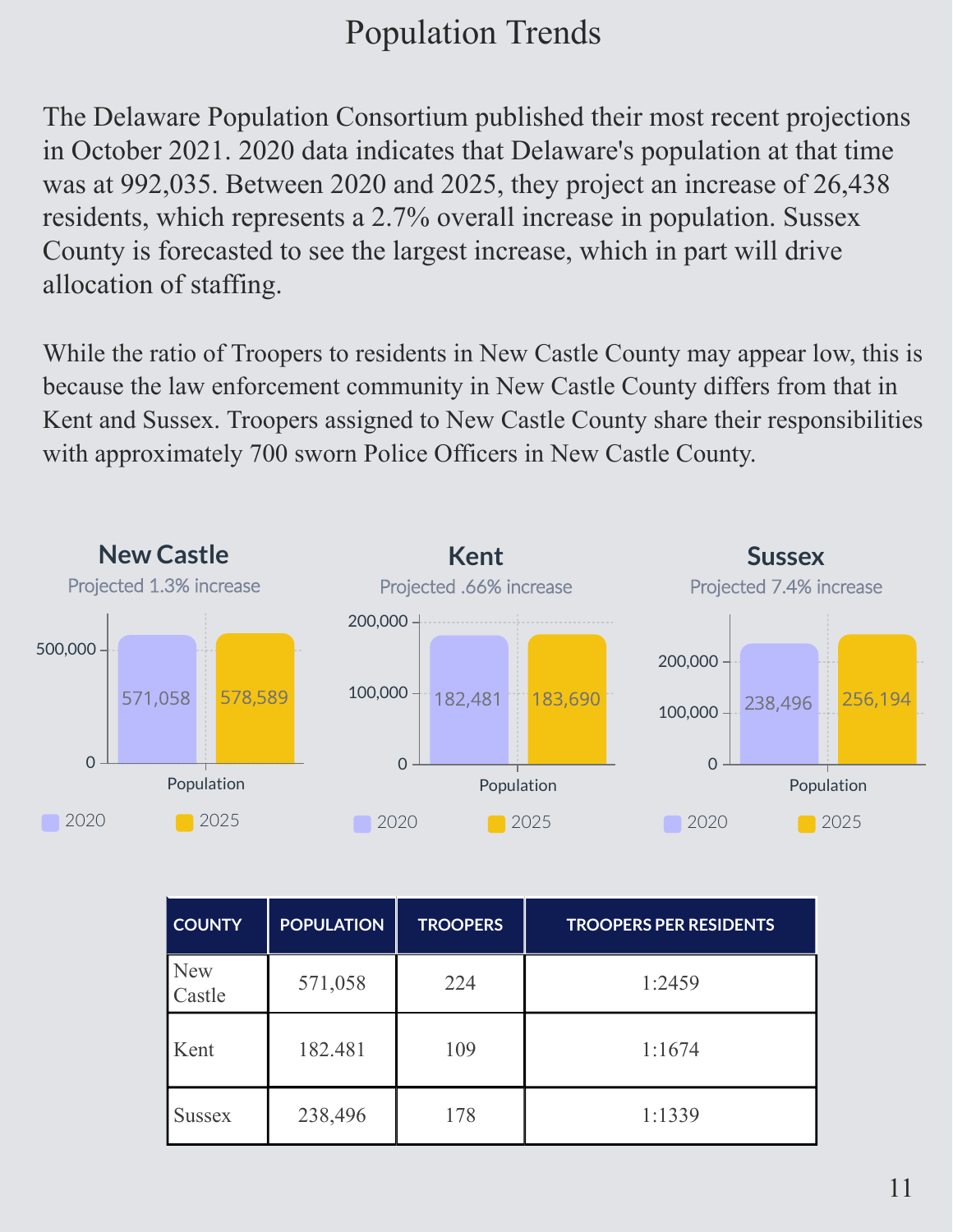#### Calls for Service

#### Analyzing Trends and Workload



**From 2016 to 2021, calls for service increased by 2.4%.**

**Calls for Service by County**



\*Since Troop 9 serves both New Castle and Kent counties, the complaint load was distributed evenly between both counites for the purpose of this analysis.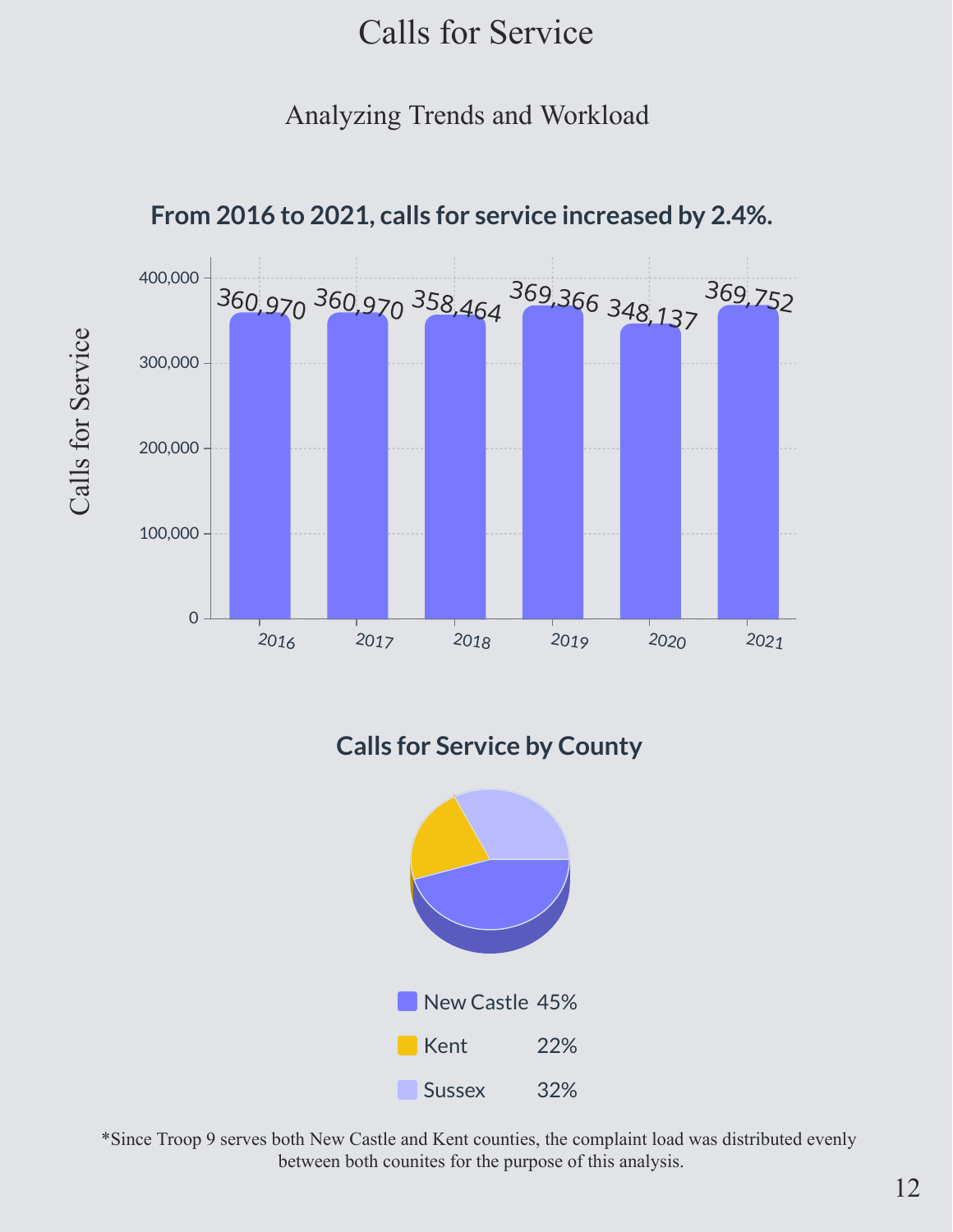## Capital Improvements and Equipment Needs

Several of the Delaware State Police Facilities are older than 50 years old. Due to population growth, expanded complaint loads, constantly evolving security concerns, and technological advancements, facilities will need to be upgraded, renovated, or require new construction. The Division receives approximately \$1,000,000 in an annual budget to provide continuous upgrades to it's current facilities. The Division must identify the needs and priorities to distribute this money. We must continually evaluate and inspect our buildings to gauge these needs.

In the next several years, the Delaware State Police will continue the process of upgrades and new construction at the following locations:

- Troop 1- installation of a security fence to enhance our Trooper's safety and roof replacement.
- Troop 3- exploration of a 10,000 square foot, Multi-Purpose Special Vehicle Shelter which will house specialized equipment and vehicles. This Facility will also serve a dual purpose to provide an area for tactical training.
- Troop 4-feasability study and site planning to procure a new location for a Troop 4 building. Current upgrades include temporary/portable buildings to alleviate crowding concerns and offer more office space.
- Troop 6- a new facility is scheduled on an aggressive timeline to be completed by mid 2024. The site location would encompass the current Troop 6, Justice of Peace Court 10 and John Webb Correctional Facility.
- Troop 9- Repaving of the grounds and new lighting to enhance security.
- HQ Complex-searching for a new location for the Canine Complex in order to gain more space for multiagency training.
- In addition to these upgrades, the Division is installing 20 interview rooms among the Troop locations, with the newest technology, to enhance prosecution and preserve evidence.
- IDENTICO-employing additional finger printing locations to be used by the public for background checks. This will reduce wait times at SBI and afford our citizens more flexibility.
- Each Troop facility is also adding office space for our partnership with Division of Substance Abuse and Mental Health (DSAMH). These employees will work and integrate with our Troopers to provide substance abuse and mental health treatment.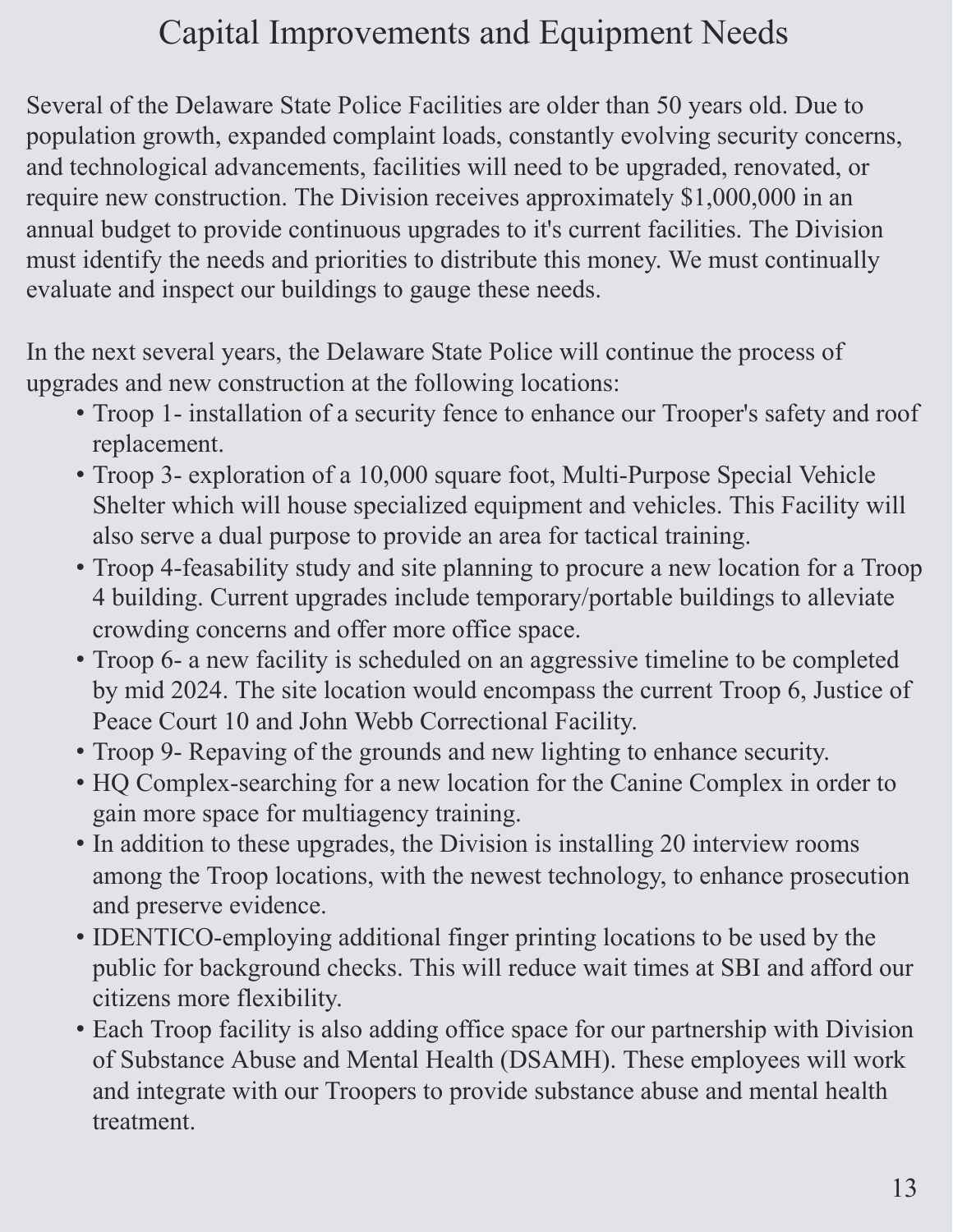# Capital Improvements and Equipment Needs (continued)

Additionally, we must provide our Troopers with the latest technology, equipment, resources and training. We will continue to monitor, research, upgrade, and replace technological systems. This will maximize the safety of our Troopers, increase public safety, and enhance transparency.

Such enhancements include the following:

- Purchasing of a mobile new state of the art Command Post which is used for critical incidents.
- Feasibility study to merge our Communications Section's Center Operations into one centralized location within three years.
- Acquisition of Axon body cameras for our Troopers. A total of 560 cameras would be purchased by 2023.
- Upgrading to Axon in-car camera systems for the patrol fleet. This is also slotted to be completed by 2023 and would require 480 new units.
- Researching various virtual reality machines to enhance de-escalation and use-offorce training.
- Switching rifle platforms which affords easier storage and weapon manipulation.
- Increasing the number of issued less-lethal shotguns on the street. This provides yet another alternative, effective force option that is less likely to result in a fatality
- Aviation-securing funding for a 4th helicopter and engine upgrades to our two oldest helicopters.
- Scuba and Maritime-securing an underwater drone which will be used for rescue and salvage efforts.
- Purchasing additional drones not only for critical incident support but for collisions investigated by our Collision Reconstruction Unit.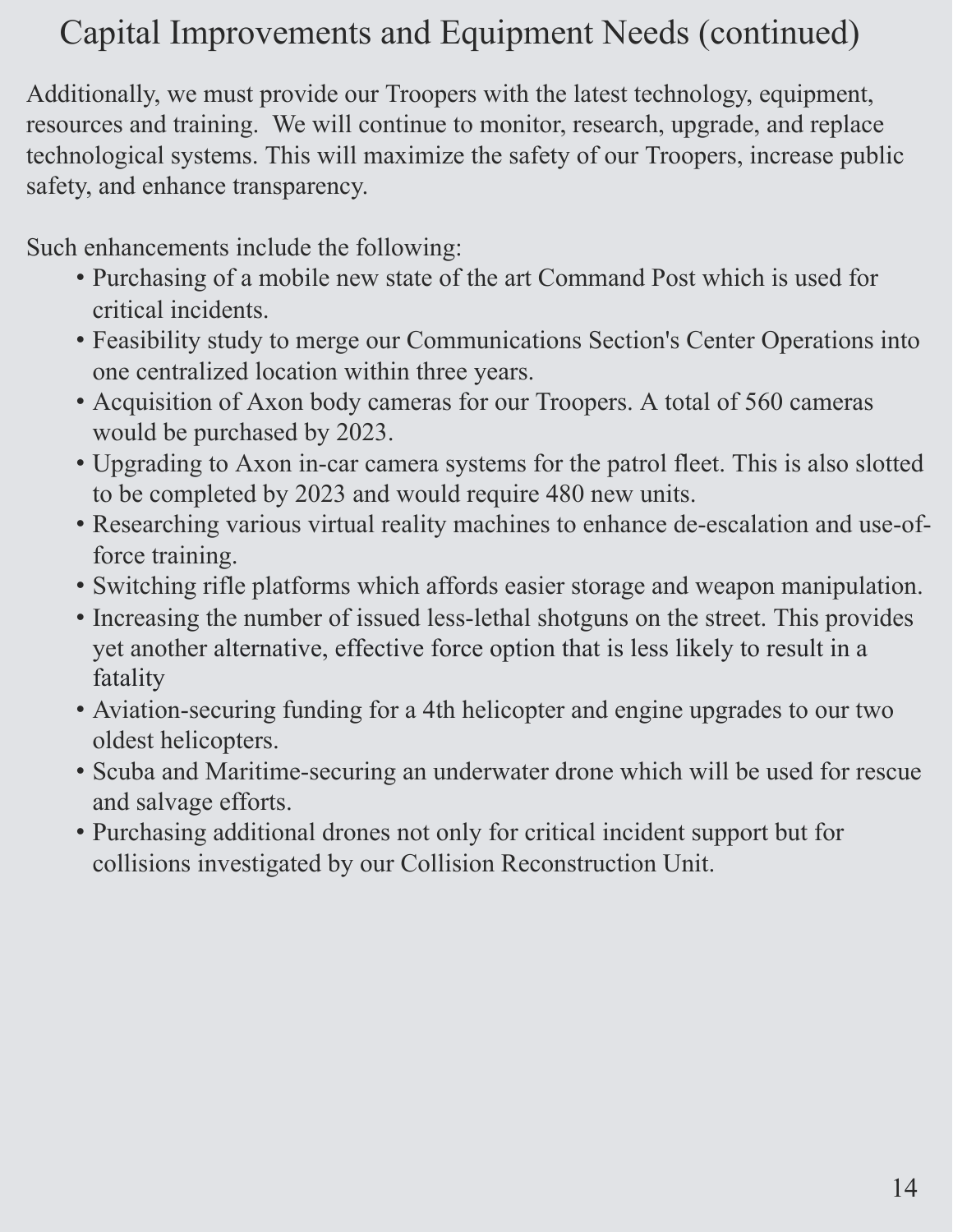### Strategic Plan Goals

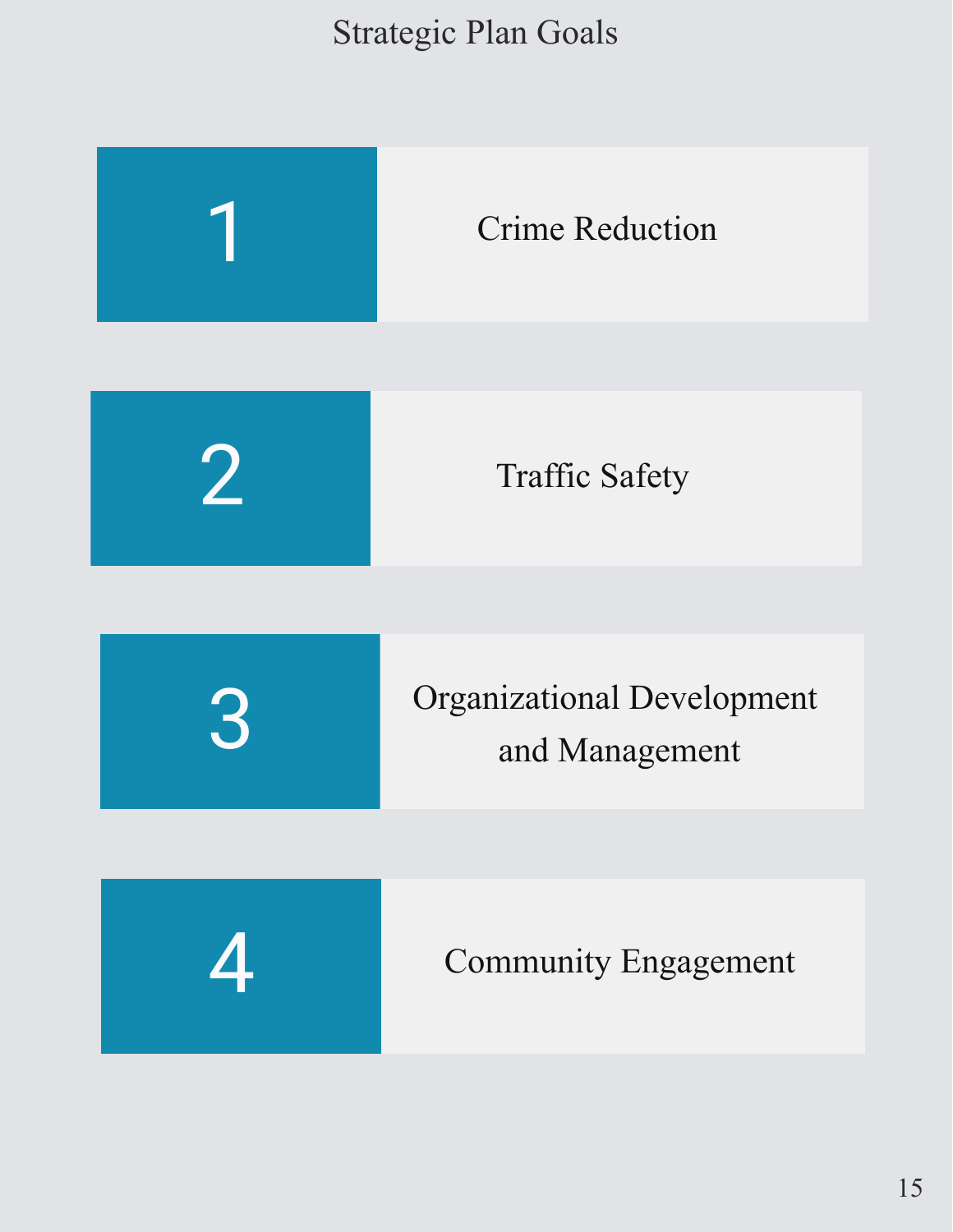### Goal #1 Crime Reduction

Delaware State Police employees will work toward improving the quality of life for Delaware citizens and visitors through crime reduction efforts. Our monthly SPEAR meetings will serve as a forum for the Executive Staff and Command Staff to formulate solutions for both criminal and traffic offense trends. The Delaware State Police will promote these crime reduction strategies through the following strategies:

**INVESTIGATION**: Personnel will conduct initial and follow-up investigations in accordance with Divisional Policy and Procedures.

- Enforcement of criminal laws to improve quality of life to citizens
- Providing investigative assistance to other agencies

**PREVENTION:** Personnel will focus Divisional efforts on violent crime reduction and on those programs and initiatives which serve to strengthen our state and improve community safety for all citizens and visitors.

- Improve public awareness regarding crime prevention and available services
- Engaging with the community and developing strong relationships

**HOMELAND SECURITY:** Personnel will work under a culture that espouses constant vigilance; namely that protecting the safety of people and property is of the utmost importance.

- Continuously assessing domestic security threats
- Gathering intelligence, analyzing this information, and sharing it with the law enforcement community.
- Identification and mitigation of vulnerabilities/weaknesses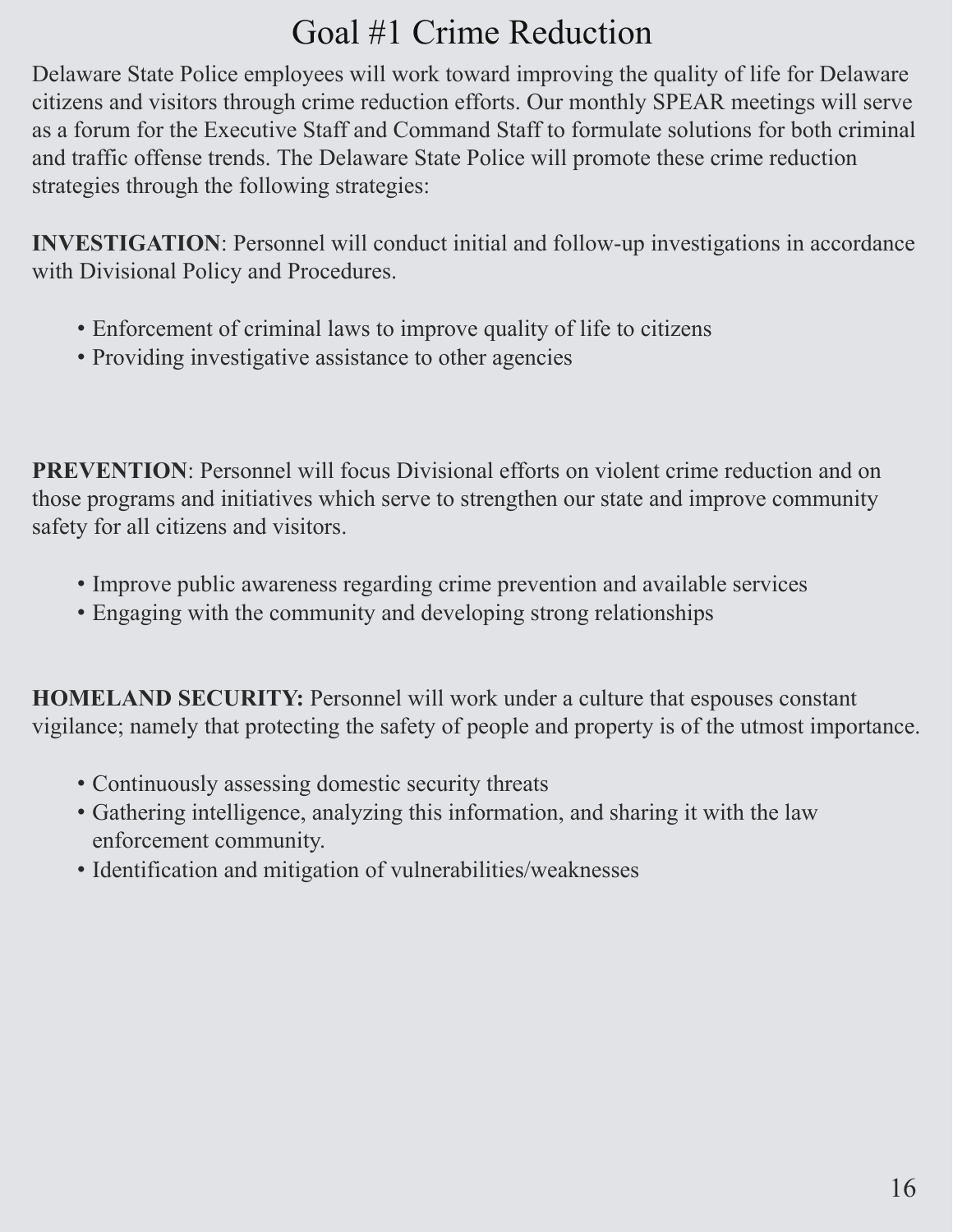## Goal #2 Traffic Safety

According to a 2020 Federal Highway Administration report, Delaware has approximately 14,000 miles of roadway. Delaware State Troopers will endeavor to increase highway safety throughout Delaware through a concerted effort aimed at reducing traffic fatalities and injuries. Doing so will improve quality of life and reduce needless suffering for all Delaware citizens and visitors.

Our monthly SPEAR Meetings will serve as a forum to formulate solutions addressing traffic offense trends. Partnerships with the Delaware Office of Highway Safety, DelDOT, Attorney General's Office, DMV, NHTSA, municipal departments, and Delaware's legislators are another important component. We will improve highway safety through the following strategies:

**INVESTIGATION & ENFORCEMENT:** Troopers will conduct traffic enforcement and crash investigations in accordance to Divisional Policy and Procedures.

- Fulfill mission through standard traffic arrests and warnings.
- DUI checkpoints/patrols to effect DUI arrests along with seatbelt, distracted driving, speed enforcement, and motorcycle safety patrols.
- Utilize data and focus enforcement in high crash and hazardous areas.
- Commercial Motor Vehicle safety inspections and enforcement.

**PREVENTION & EDUCATION** Personnel will focus their efforts on those programs and initiatives which promote traffic safety education to the public.

- Coordinate with Department of Transportation for increased usage of highway message board, portable radar signs, and resign of roadway infrastructure.
- Improve public awareness about driving behaviors and vehicle equipment standards through expanded use of social media. Pursue educational initiatives to raise awareness of the dangers to pedestrians and provides tips to keep pedestrians safe.
- Community Outreach efforts to educate youth and students on safe driving practices.
- Securing funding for training for accident reconstruction and and expanded child car seat technicians.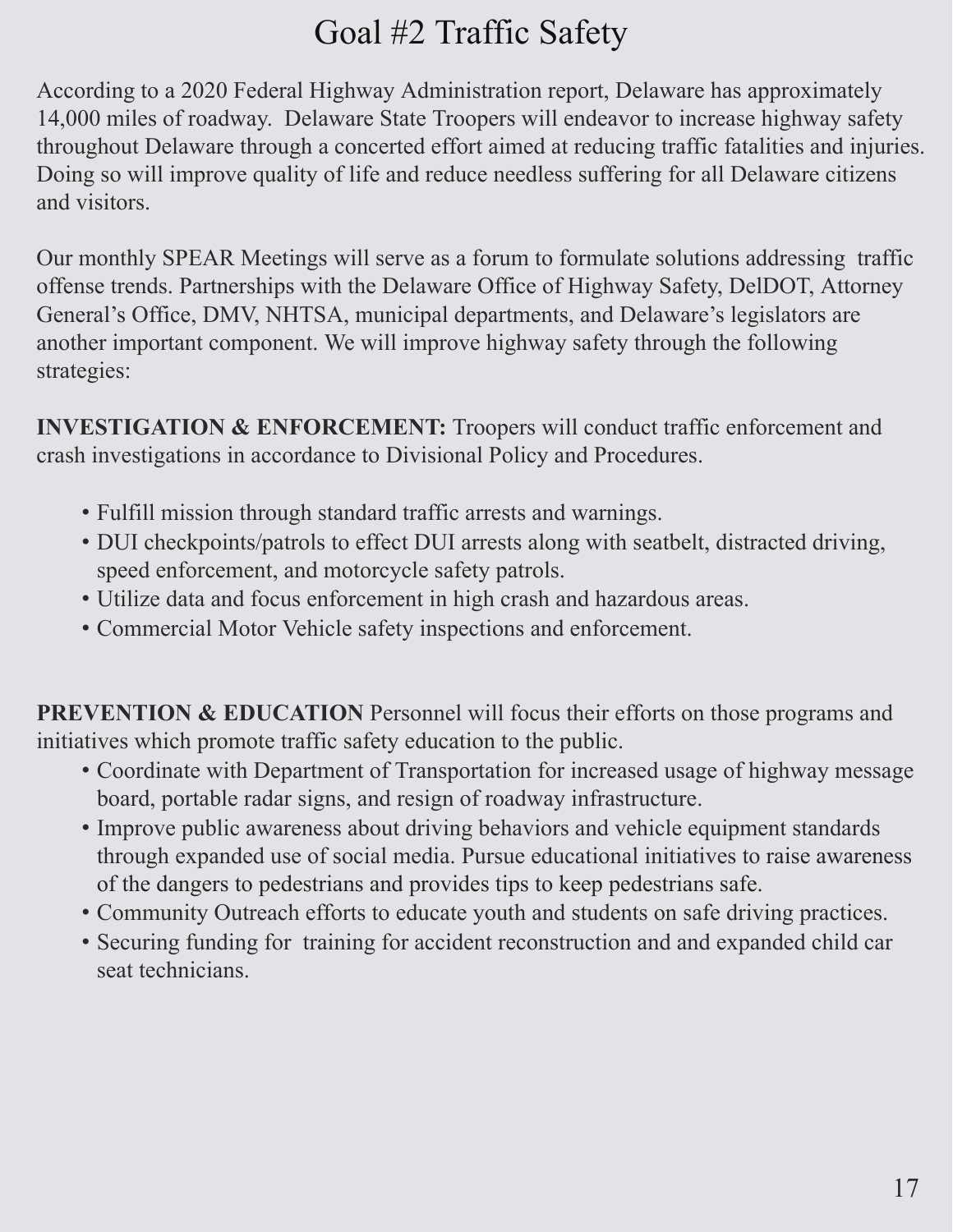## Goal #3 Organizational Development and Management

As members of the Division work towards implementing this Strategic Plan, we will provide proper training to our employees to help make them successful. Secondly, our recruiting unit will seek to hire well qualified and a diverse applicants. Lastly, we must foster an environment for success for our employees and the ability to function in an ever evolving world.

**TRAINING :** The Division must ensure that our employees are prepared to deliver professional services by utilizing standards of training. By facilitating professional development, this will provide the opportunity to cultivate leaders. We will continue to prepare our recruits with quality training. Future leaders will be developed through the International Association of Chiefs of Police leadership training. Additional related initiatives will include:

- Annual in-service/firearms qualification training and monthly shift briefings.
- Continuing education opportunities and Temporary Assigned Duty assignments to foster personal enrichment.
- Leadership Development Program and newly promoted Sergeants-administrative training.

**RECRUITING:** Hiring society's best and brightest is crucial to the Division's health. We must continue to hire those persons reflective of the community we serve; possessing the highest degree of impeccability in terms of personal background, judgment, maturity, integrity and credibility. Participation in the Governor's Council on Equal Employment Opportunity serves to guide this commitment to Division-wide dedication to diversity. Additional initiatives include:

- Full-time recruitment unit for marketing and campaigning applicants.
- Soliciting input from minority population bases to also increase under-represented demographics.
- Expanding the Trooper Youth Program, the Cadet Program, and Internship programs.

**ORGANIZATIONAL HEALTH:** Ensuring our Division functions effectively by building cohesive leadership, establishing clarity among our leaders for a unified vision, and communicating that vision to everyone within the organization.

- Maintaining fairness, and objectivity of the Career Development Program, the promotional process, and all transfer selections. Doing so will also serve to encourage participation in all three of these important processes.
- Developing policies and resources to protect our employees from internal and external conditions such as our Fatigue Management Policy, the Employee Assistance Program, or the Delaware State Police Wellness App.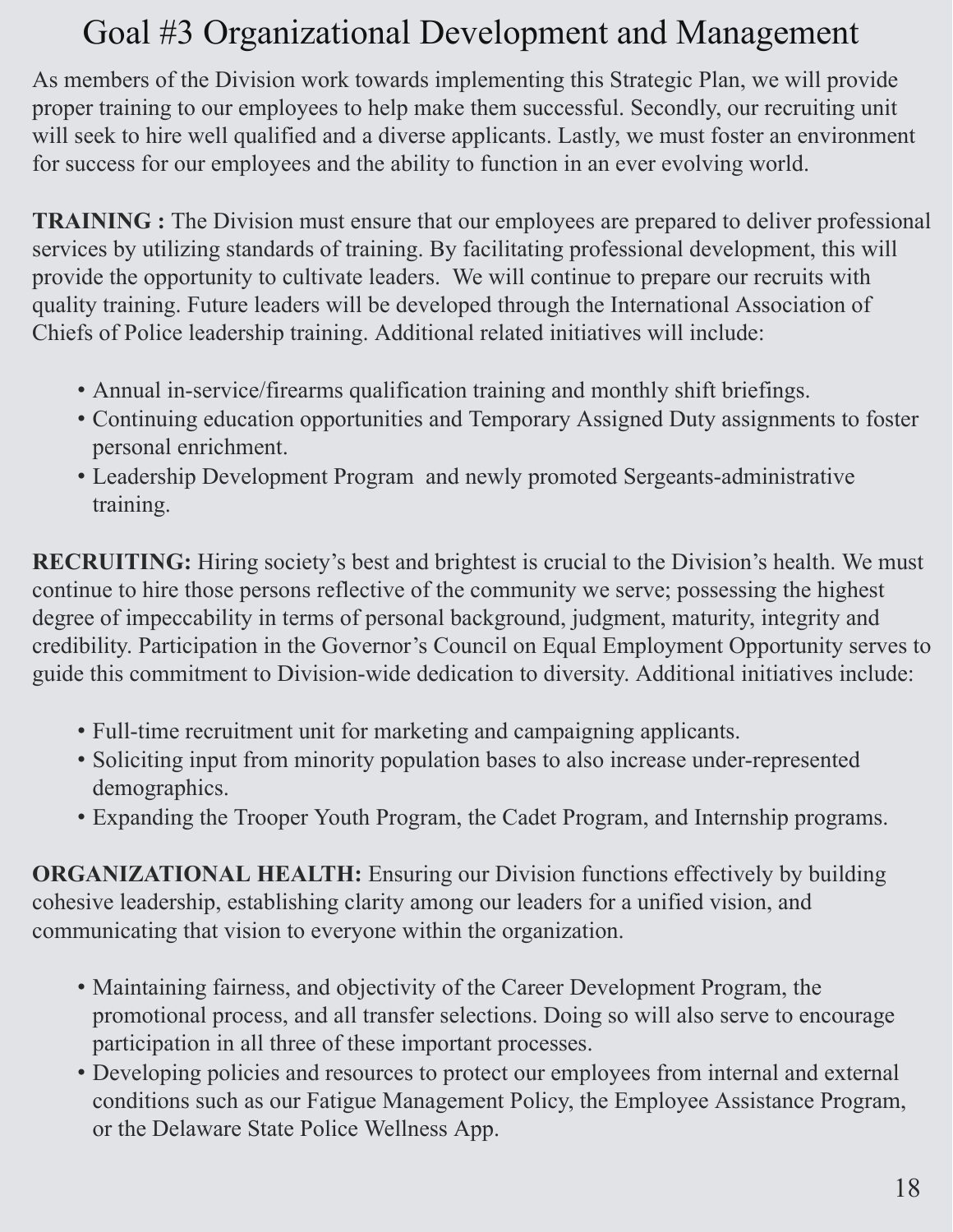# Goal #4 Community Engagement

By reaching out to all communities we will build relationships and help to create a safer environment. Every member of the Delaware State Police reside within the Delaware community. While there are several outreach initiatives in place, we have an opportunity to improve. These bridges between our communities and the Division will provide us with increased awareness and understanding. They will also serve to foster open dialogue on challenging issues. The Delaware State Police will support our citizens and communities through the following strategies:

**COMMUNITY ENGAGEMENT:** Continue to cultivate partnerships with community groups and leaders, schools, and other organizations.

- Citizens Police Academy- Encouraging active participation by prior graduates will help to enable them to better serve their communities through effective partnerships.
- Coffee with the Commander Events –Troop Commanders host events with community members. The small group setting promotes an open dialogue that allows participants to address issues directly with the Troop Commander.
- Honorary Commander Program The Honorary Commanders Program partners the Troop commanders with community leaders. The program encourages an exchange of ideas, experiences, and friendships between key leaders.
- Community Engagement Unit meets regularly with a number of stakeholders from Kent County to ensure the Division remains aware of community concerns. It is an anticipated in 2022, that a New Castle County Advisory Board will also be created.
- Inform media outlets and the public of relevant topics as it relates to crime, safety and community engagement-provide communities with real time information. This two-way communication will foster an environment where citizens can provide updates on activities.

**MENTORING AND BUILDING FUTURE LEADERS:** Maintain bonds with youth and serve as role models. Ensure our youth are equipped with the tools needed for their future and successful citizenship within our communities.

- Trooper Youth Week- Annually host Trooper Youth Week at the Training Academy. This week long academy is designed to give high school students who are interested in law enforcement an opportunity to experience the rigors of training that police officers receive at the Delaware State Police Academy.
- Trooper Youth Program- Designed for High school students to participate in Community Service events like fingerprinting young children, maintain the missing children's area at the State Fair, Polar Bear Plunge, and other community related events. We teach a variety of police procedures including fingerprinting, evidence collection, radar operation, criminal investigations and patrol procedures.
- Cadet Program- This program is designed for College students who have an interest in the Law Enforcement Profession. Students assist at Division event, conduct parking ticket enforcement and assist with directed enforcement efforts.